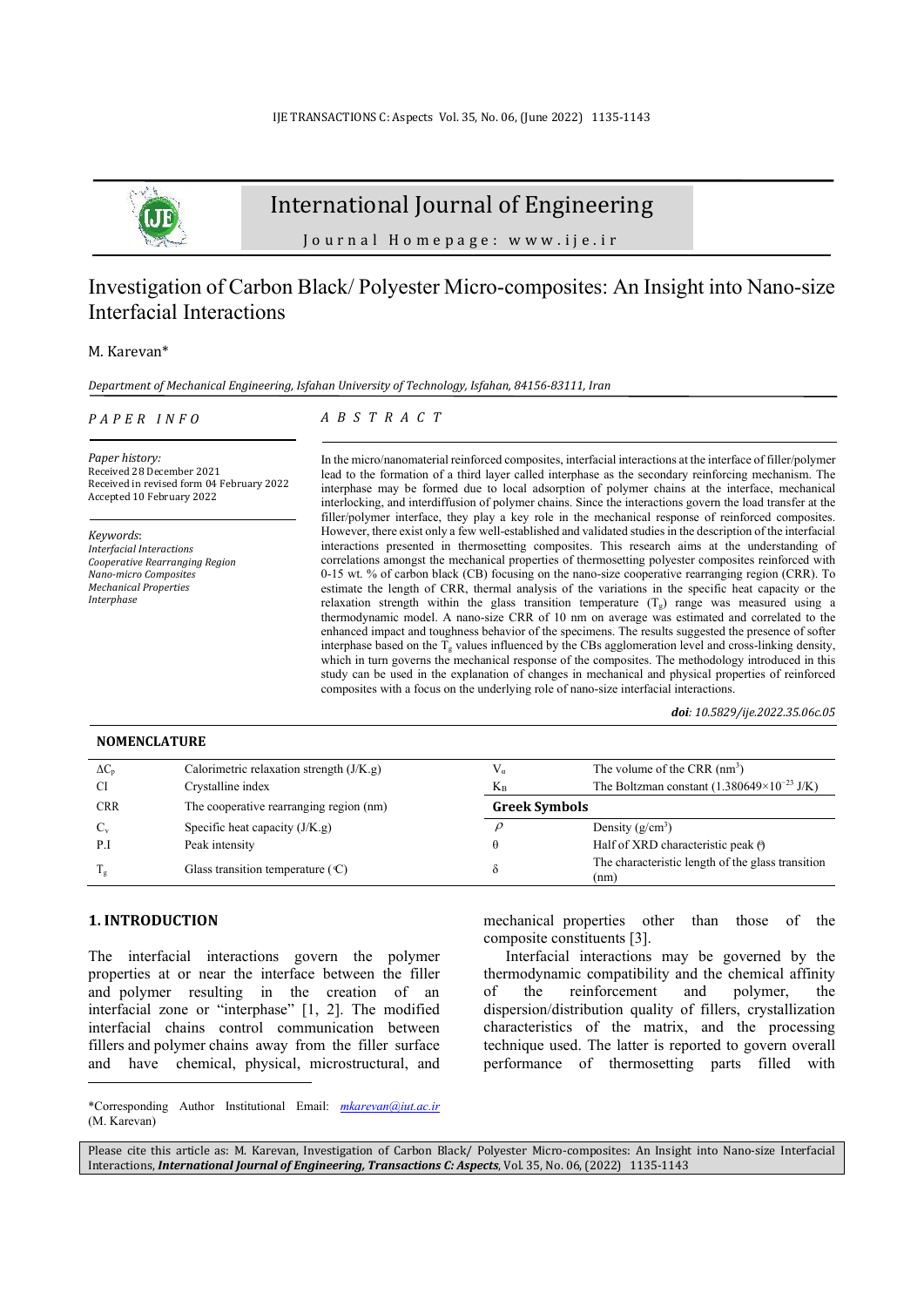micro/nano-reinforcements [4, 5]. It has been reported that the higher the strength of the interfacial interactions, the greater the level of fillers dispersion [6]. The higher degree of dispersion means the existence of greater reinforcing sites, stronger filler/polymer adhesion and thus more enhanced mechanical properties of composites. The latter may be also resulted from hindering deformation and shearing of polymer chains around the filler.

The main challenge is that weak interfacial interaction cannot be avoided due to the tendency of fillers to agglomerate leading to a significant decrease in the mechanical and electrical properties compared to the initial expectations and predicting elastic models that fail due to wrong assumptions regarding the filler/polymer bonding [7, 8]. Although surface modifications or applying high shear force during the dispersion state in the fabrication of micro/nanocomposites have been widely used, a useful tool to better understand the formation and changes in the extent of the interfacial interactions is still needed. This is in particular of higher importance when considering effect particles agglomeration/dispersion and the need for advanced methods in the qualification or quantification of the interactions [9, 10]. For instance, characterization techniques such as the atomic force microscopy and nano-indentation not only can be considered as rather expensive and time-consuming method and high level of skills, but also these methods cannot estimate the representative thickness of interphase through the composite bulk [11].

Methods such as Raman spectroscopy, FTIR spectroscopy and X-ray photoelectron spectroscopy (XPS) have been also reported as those useful in the characterization of the interphase [12, 13]. However, such methods normally are not able to give quantitative data about the size/geometry of the interphase. Scanning electron microscopy (SEM) and transmission electron microscopy (TEM) provide qualitative information, too [14]. The presence of agglomeration has been widely reported to unfavorably influence the overall mechanical response of composites, too [15, 16]. The latter is believed to directly affect the strength of interfacial interaction due mainly to the attractive nature of particles when their hydrophobicity differs from that of the parent matrix. Although numerous studies have reported the effect of carbon-based fillers on the mechanical properties of polymeric composites [17, 18], less research has been conducted on the correlations among the mechanical behavior and the interfacial interaction at the filler/polymer and in particular in the case of thermosetting composites [19, 20].

This research emphasizes the characterization of mechanical performance including the tensile response, impact resistance and toughness and thermal behavior of polyester composites reinforced CB followed by the quantification of the interphase represented by the cooperative rearranging region (CRR). The CRR was estimated using a thermodynamic model through variations of the specific heat capacity or the calorimetric relaxation strength  $( \Delta C_p )$  of the composites over the glass transition temperature  $(T_g)$  [21]. The findings were further correlated with the microstructure of the composites to better understand the role of CRR on the mechanical response of the fabricated CB reinforced composite parts. The hypothesis is that the interfacial interactions govern the degree of interfacial bonding and thus the  $T_g$  and mechanical performance of the composites [22]. The current study could open up a novel methodology more specifically in the case of thermosetting matrices to quantify the interfacial polymer chains of modified properties linked to the bulk behavior of micro/nano reinforced polymeric composites.

#### **2. EXPERIMENTAL**

**2. 1. Material** For fabrication of CB/Polyester composites, industrial-grade CB was used as the reinforcement purchased from Doodeh Sanati Pars Co. (Iran). The CB used is a black powder with particle size estimated from the scanning electron microscopy (SEM) method to be  $\sim$  5 µm and a density of  $\sim$  1.7 g/cm<sup>3</sup>. An industrial-grade polyester thermoset resin with clear appearance was provided by a local supplier and used as the base polymer matrix. The resin components of hardener and catalyst were used as described by the manufacturer. The curing time of the resin used appeared to be around 20-30 min depending on the catalyst ratio.

**2. 2. Fabrication of CB/Polyester Microcomposites** Composites of CB/Polyester reinforced with 0 to 10 wt. % of CB were prepared using



**Figure 1.** Schematic of CB/polyester composites fabrication route from the mixing to mold casting step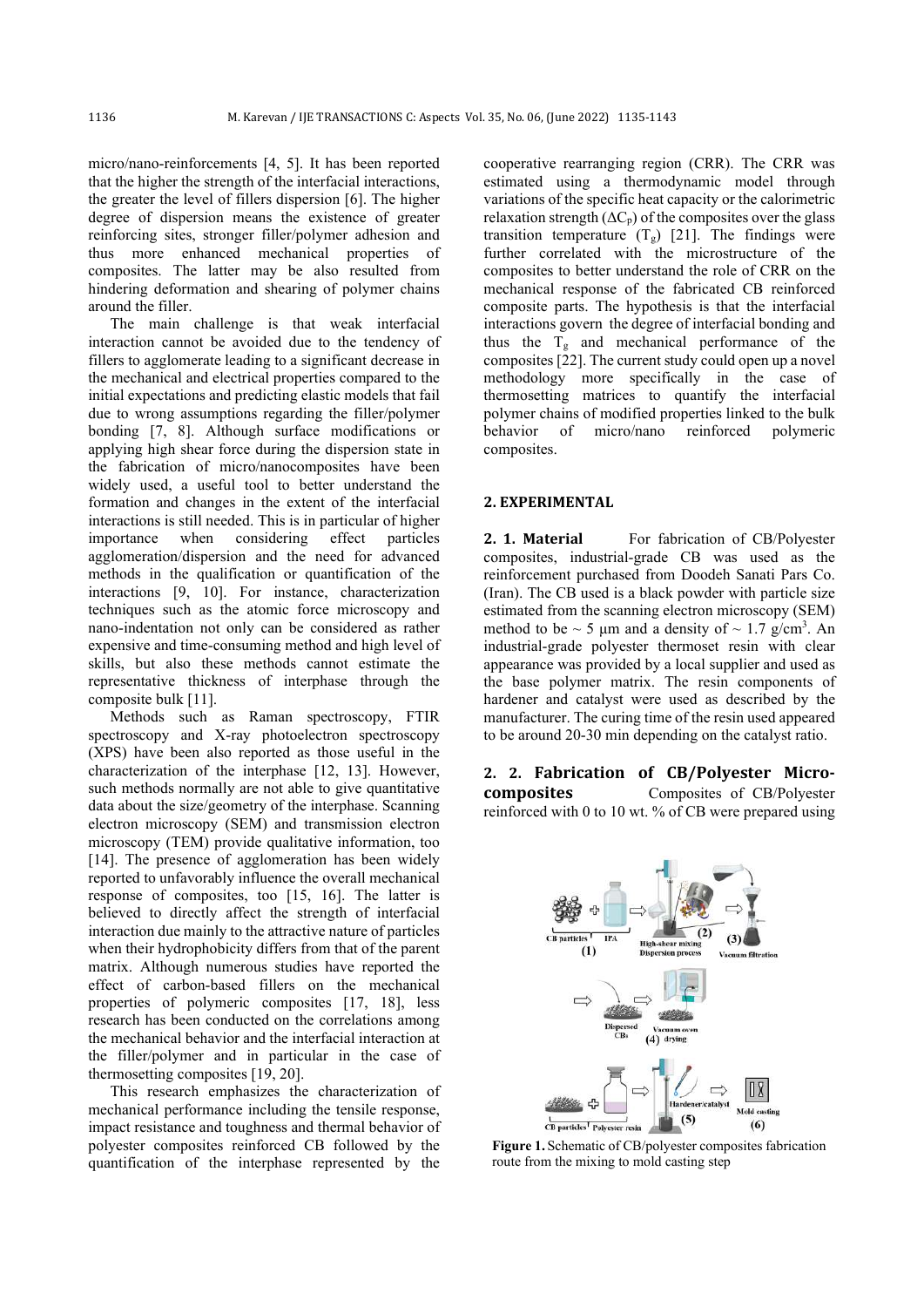direct mixing of CB within the resin utilizing a high shear mixer at the rpm of 3000 for 15 minutes. The CB particles initially were dispersed within isopropyl alcohol and then vacuum filtered. The CB particles were collected and vacuum dried at  $80^{\circ}$  and 8h to ensure removal of the residual IPA and water. To fabricate the polyester based microcomposites, a given wt. % of CB from 0 to 15 wt. % was added into the resin part of the polyester and mixed using a high shear mixer at the rpm of 3000 for 30 minutes. Then, the two-phase compound was mixed with the catalyst and hardener phases as prescribed by the maufacturer. The mixture of resin/hardener/catalyst and CB was then cast into cavities of silicon molds using a mold release agent following the respective standards as required for mechanical behavior characterization with the curing process at the ambient condition. Figure 1 represents the fabrication route used in this study from step 1 (mixing) to 6 (mold casting) as described in details earlier. The same fabricated samples were used for the Xray diffraction (XRD), scanning electron microscopy (SEM) and differential scanning calorimetry (DSC) analysis.

## **2. 3. Characterization of CB/Polyester Microcomposites**

**2. 3. 1. Mechanical Response of CB/Polyester composites** Tensile response of the composites including the Young' modulus, tensile strength and strain at break of composites was determined per the ASTM D638 test method using a universal tensile testing machine (Sanaf Co., Iran). The testing was run using typeV specimens with 3.2 mm thickness with a gage length of 10 mm. Three tensile test specimens were used in the case of each composite system and at least average of two specimens were reported. Measurements were conducted at the deformation rate (stroke speed) of 2.54 mm/min at room temperature. The apparatus used applies tensile loading on the specimen fixed within the grippers measuring force (Newton) versus displacement (mm) until the specimens break. The Izod impact resistance of the specimens was measured per ASTM D256 to understand the effect of the addition of CB particles on the impact performance of the specimens. A homemade loadcell was utilized to conduct testing of the energy absorption of the composites based on the elastic stored energy concerning the initial potential energy of a dropped weight.

**2. 3. 2. Thermal Analysis of Micro-composites**  The thermal properties of the composites including the  $T_g$  and calorimetric relaxation strength were characterized using DSC (Sanaf Co., Iran) utilizing a temperature ramp-up to  $200 \text{ C}$  with the rate of  $10 \text{ C/min}$ to determine the effect of the addition of fillers on the thermal response and the interfacial characteristics around the reinforcement phase. To provide the DSC test conditions, small material masses, ranging between 10 and 15 mg, were cut from each composite specimen and analyzed using aluminum pans.

## **2. 3. 3. Microstructural and Morphological Studies**  The SEM method was used to assess the morphology of the fractured surface of the fabricated composites including the dispersion quality and microstructural properties of the fracture surface of the samples. The surface of the CB reinforced composites was goldsputtered before the SEM analysis to ensure the absence of charging effects on the non-conductive fractured surface. The XRD technique was performed to examine the structure of CB reinforced composites and the dispersion quality of the CB within the polyester composites. The XRD analysis was performed using an XRD machine with a Cu Kα radiation source ( $\lambda$ = 1.5406 Å) generating X-rays on the incident beam monochromator setting. The specimens were scanned in the 2θ range from 5°to 70° with a 0.05° step size. The Xray equipment was operated at 45 KV and 40 mA.

#### **3. RESULTS AND DISCUSSION**

**3. 1. Mechanical Response of CB/Polyester Microcomposites** Figure 2 depicts the changes in the tensile Young's modulus and tensile strength of the composites as a function of the filler content as previously reported in our studies elsewhere. It can be understood from the results that generally the tensile strength of the parts decreases with the addition of fillers whilst the modulus increases up to an optimized value of the filler content (Figures 2a and 1b, respectively). It is hypothesized that the decrease in the strength might be attributed to the presence of a weaker (softer) interfacial CB/polymer zone so far called interphase and agglomerated regions that will be discussed in the current study. Other factors are thought to be contributing to the decreased tensile strength such as the lower possibility of crosslinking among the polyester monomers and, thus, lowered crosslink density [23]. Moreover, it is believed that the presence of defects including the bubble formed during the processing stage might be a key factor that unfavorably influences the tensile strength of the composites. The findings are in good agreement with results reported elsewhere [24]. Further studies were performed to better support the variations in the tensile response of the composites as described in next sections. The impact resistance of the CB/polyester composites with the addition of filler content is represented in Figure 3. It is realized that with an increase in the CB content, an overall initial improvement in the impact resistance of samples is obtained. The finding could be correlated to the disrupted degree of cross-links formed at the vicinity of the CB particles leading to the presence of weak interphase compared to the stiffness of the pure matrix away from the interfacial surface [25].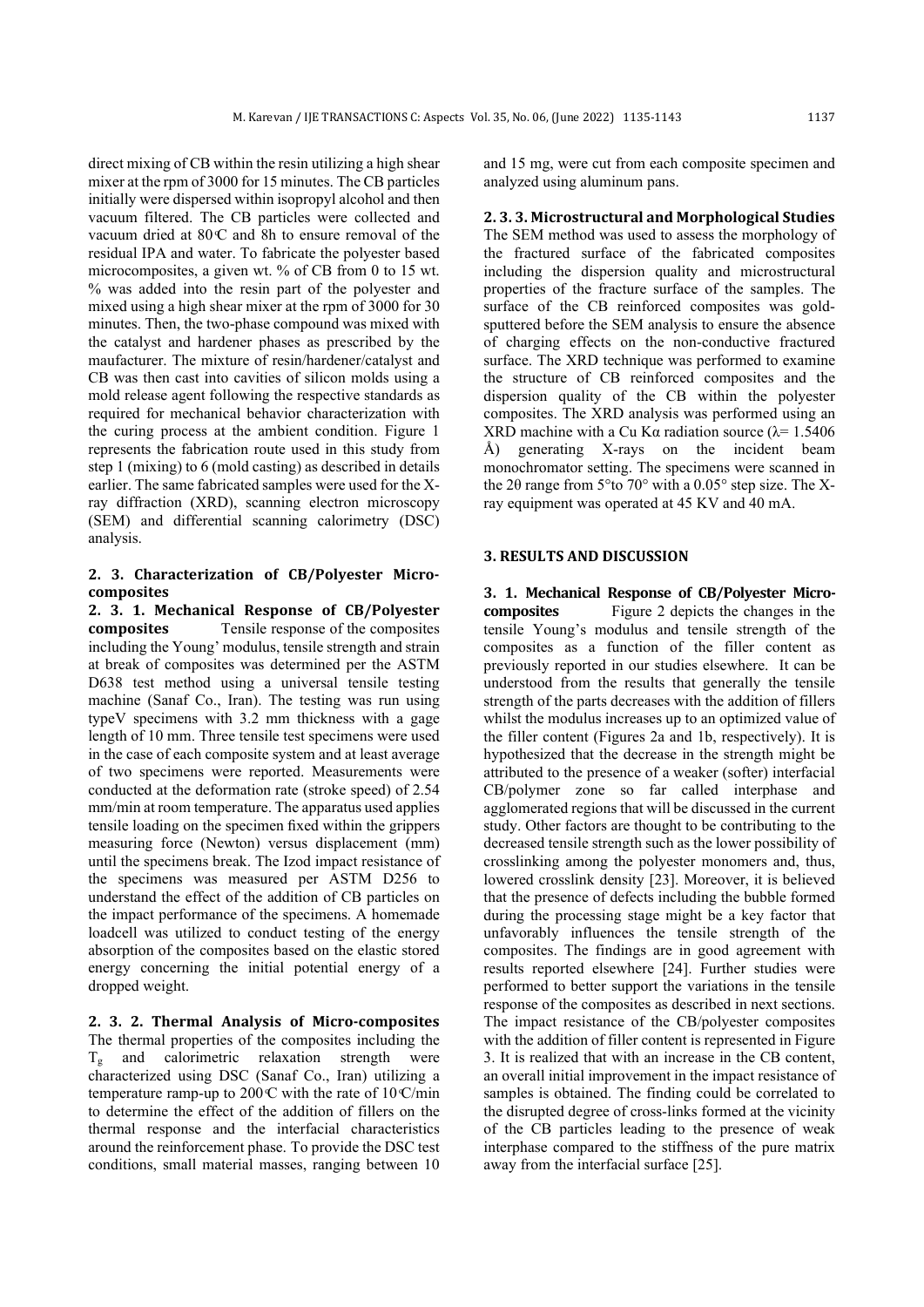

**Figure 2.** (a) Tensile strength and (b) modulus of the composites as a function of the CB filler content



**Figure 3.** Izod impact resistance of the CB/polyester vs. the filler content

The observed decrease in the impact resistance followed by addition of CB content is further correlated to the formation of competing effects. The inherent stiffness of CB particles normally is believed to decrease the impact behavior of composites. However, as described in the next sections, the generation of softer interphase as a result of poor interfacial interactions and altered degree of cross-links at the vicinity of the fillers contribute to the enhanced impact behavior of the fabricated composites. The findings were further supported by the measured energy absorption of the composites in the drop weight experiments. An overall enhancement in the absorbed energy is observed upon addition of the CB content.

The increase in toughness properties of the composites is related to the presence of softer interphase and the inherent properties of carbon-based materials in absorbing energy (Table 1) [26]. However, with further addition of the CB beyond 10 wt. % a drop in the toughness of the specimens was noticed. The observed finding could be ascribed to the extensive level of CB agglomeration as described earlier leading to the presence of stress concentration and shear slippage amongst CB fillers due to shortage of polymer chain and, thus, the decrease in wetting ability of polyester [27].

**3. 2. Glass Transition Temperature and Interphase Quality** The variations in the Tg of the CB/polyester composites are shown in Table 2. It is sown that the Tg values decrease with an increase in the CB wt. % followed by an increase when the filler content exceeds 10 wt.%. The presence of the weak interphase can be supported by the Tg decrease due mainly to the weaker interfacial interactions or disrupted cross-link density around the surface of the CB [28, 29]. An increase in Tg upon the addition of the greater amount of CB concentration can be correlated to the existence of lower specific surface to volume area of fillers exposed to the polymer matrix leaving a greater amount of polymer network intact due to agglomeration of fillers. It has been shown that the changes in the Tg of polymer composites are strongly related to the extent of the interfacial zone which in turn governs the length of the CRR [30, 31]. To understand the links in the range of the interphase that in the context of polymer composites filled with rigid particles could be correlated to the CRR, the thickness of the CRR was evaluated [3, 21]. It was further released that the changes in the Tg values could be associated with the changes in the crystalline phase as described in the next parts.

**3. 3. CRR Estimation as a Measure of Relaxation Strength** The changes in the calorimetric heat capacity of polymeric composites near Tg can be considered as a

**TABLE 1.** The absorbed energy of the CB reinforced polyester as a function of CB wt. %

| <b>Absorbed Energy (J)</b> | Composite system CB wt.% |
|----------------------------|--------------------------|
| 12.2                       | 0                        |
| 12.6                       |                          |
| 12.5                       | 3                        |
| 15                         | 5                        |
| 15.1                       | 10                       |
| 12.6                       | 15                       |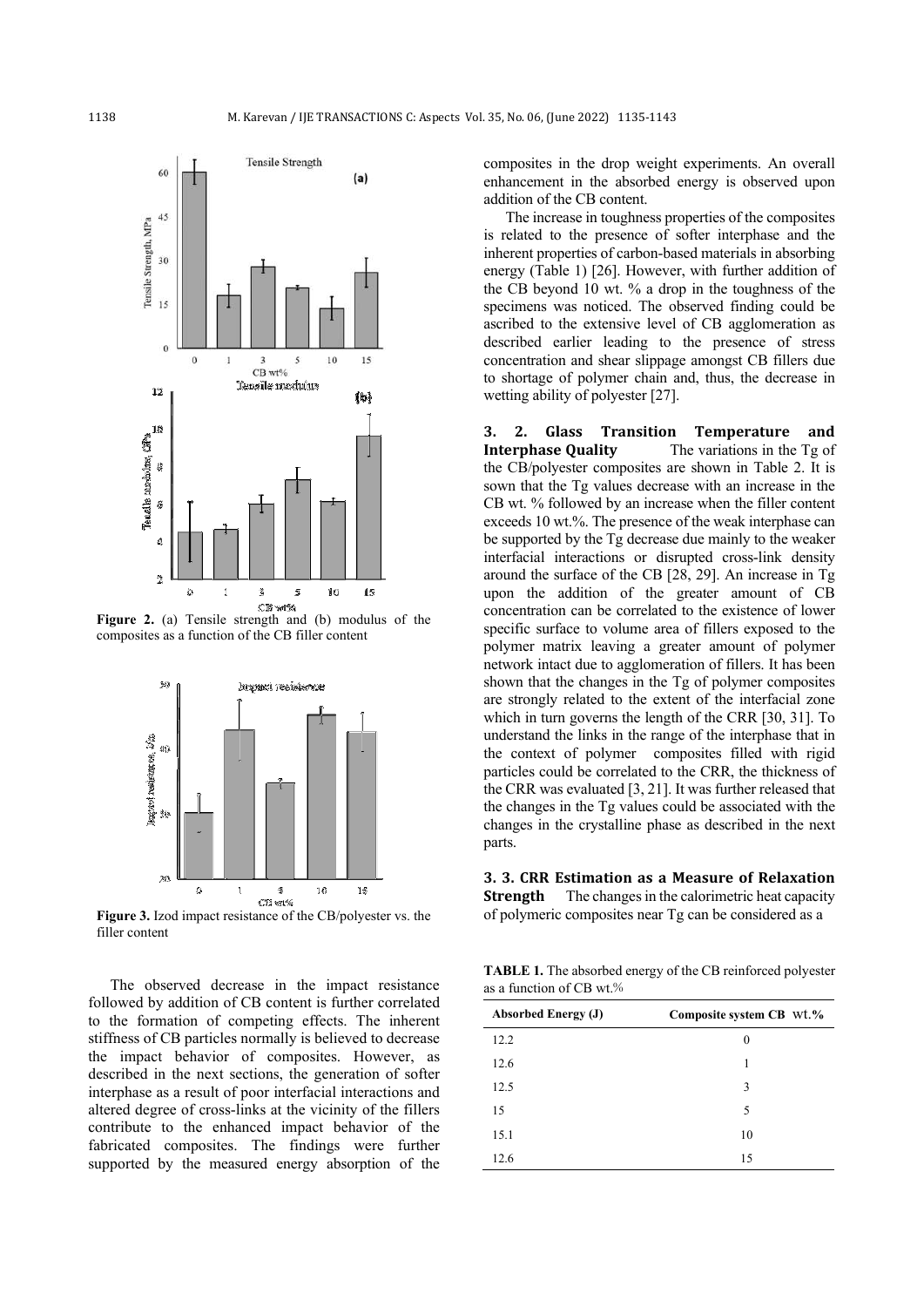**TABLE 2.**  $T_g$ ,  $C_p$  and calorimetric relaxation strength of the CB/polyester v.s. CB wt.%

| $T_{g}$<br>$C^{\circ}$ | $\Delta T_{g}$<br>$(^{\circ}C)$ | $T_{\varphi}$ (°C)<br>Liquid | $T_{g}$<br>(C)<br>Solid | $\Delta Cp$<br>$\left(\frac{\overline{J}}{g^{\circ}C}\right)$ | Cр<br>Final<br>$\left(\frac{J}{q\cdot c}\right)$ | Cр<br><b>Onset</b><br>$\left(\frac{J}{q\cdot c}\right)$ | CB<br>wt.<br>$\frac{0}{0}$ |
|------------------------|---------------------------------|------------------------------|-------------------------|---------------------------------------------------------------|--------------------------------------------------|---------------------------------------------------------|----------------------------|
| 65.8                   | 26.4                            | 74.0                         | 47.6                    | 0.054                                                         | 0.375                                            | 0.321                                                   | $\bf{0}$                   |
| 62.3                   | 17.8                            | 70.5                         | 52.7                    | 0.03                                                          | 0.307                                            | 0.277                                                   | 1                          |
| 61.2                   | 13.2                            | 70.2                         | 57.0                    | 0.002                                                         | 0.154                                            | 0.152                                                   | 3                          |
| 61.9                   | 23.6                            | 71.5                         | 47.9                    | 0.046                                                         | 0.375                                            | 0.329                                                   | 5                          |
| 65.5                   | 16.1                            | 70.6                         | 54.5                    | 0.027                                                         | 0.331                                            | 0.304                                                   | 10                         |
| 65.7                   | 14.9                            | 72.2                         | 57.3                    | 0.006                                                         | 0.214                                            | 0.208                                                   | 15                         |

key factor in understanding the presence and quantity of the interphase. This effect arises from the fact that upon heating a polymeric specimen, the extent of chains mobility increases over the  $T_g$  transition zone. This results in a transitional behavior of reinforced polymers from solid-like to liquid-like state where the  $C_p$  of the specimens increases. The immobilized chains therefore exhibit greater  $C_p$  values than those restricted at the interface. Table 2 further shows the  $C_p$  values together with the calorimetric relaxation strength  $\Delta C_p$  observed with the addition of the interphase.

The opposite case is also true when the weak interfacial interactions or polymers with the lowered degree of crosslink accommodate a greater region of mobile chains that can easier slide over each other leading to a decrease in the  $T_{g}$ . It has been previously reported that in carbon-based reinforced thermosetting composites, the ratio of hardener/ resin is adversely altered resulting in a lower cross-link density at the interface of the filler/polymer. So far, it was already shown that an addition of CB decreased the  $T_g$ values that could be correlated with the extent of the generated CRR. The CRRs have been explained as the cooperative dynamics that predict the length of the immobilized region so far called the interphase and are highly correlated to the specific heat capacity  $(C_p)$  before and after  $T_g$  as mentioned earlier. In the current study, a model first introduced by Donth [21] was used to estimate the CRRs length using the changes in the heat capacity from solid to liquid behavior of CB/polyester around the  $T<sub>g</sub>$  of the fabricated parts on the bases of the DSC thermograms obtained over the heating scan of the specimens (Equations (1) and (2)):

$$
V_{\alpha} = \frac{\Delta(\frac{1}{c_v})}{\rho(\delta T)^2} K_B T^2
$$
\n(1)

$$
\delta = \sqrt[3]{V_{\alpha}} \tag{2}
$$

where  $V_{\alpha}$  is the volume of the cooperative region,  $C_{v}$  is the specific heat capacity,  $\rho$  is the density of the specimen,  $K_B$  is the Boltzman constant,  $\delta$  is temperature fluctuation, and  $\delta$  is the characteristic length of the glass transition. Table 3 displays the changes in the nano-size CRR namely the representative of the interphase thickness with the addition of the CB content. It is illustrated that the CRR length increases at 1 wt. % of CB concerning that in the case of pure polymer. Nevertheless, the length of CRR starts decreasing upon by addition of 15 wt. % of fillers. As previously shown through the changes in Tg values, when the CB loading grows, the presence of agglomeration results in suppressed filler/polymer interaction as the effective CB/polyester interface decreases. The latter is clearly confirmed by the decrease in the CRR length (Table 3). The CRR predicted in the pure matrix is related to the presence of softer interphase or/and weaker bonding around the harder region regardless of the presence of any fillers. The latter can be related the loose packing perfection of the polymer chains under the unfavourable effect of the weak interactions. Further decrease followed by the addition CB wt. % is correlated to the presence of agglomeration contributing to lower surface area of fillers. As expected, with an addition of CB wt.% beyond 3 wt.%, the increased specific surface of the fillers overcomes the adverse effect of the agglomeration phase. The observed results are in good agreement with the changes in Tg confirming weaker CB/polymer adhesion and interfacial interaction against imperfect interfacial bonding or destroyed cross links.

It is noted that the lower CRR corresponds to an overall lower effect of fillers surface interaction from the interfacial polymer to regions away from this surface [32]. The results further confirm the improvement in the tensile modulus is associated with the inherent properties of CBs, which overcomes the effect of softer interphase than polyester [33]. In opposite, the enhanced absorbed energy as well as the impact resistance of the specimens upon an increase in the CB content could be thought of the growing amount of soft interphase as expected.

It should be noted that the picture of interfacial interactions in the case of thermosetting polymers is more complicated due to the presence of a threedimensional network of polymer chains from the high degree of cross-link. However, the changes in the density of cross-links due to the nano/microscale effect of the

**TABLE 3.** CRR thickness in nm vs. the CB wt.% in CB/polyester composites

| $CRR$ ( $\delta$ ) (nm) | $CB$ wt. $%$ |
|-------------------------|--------------|
| 9.2                     | $\bf{0}$     |
| 11.1                    | 1            |
| 8.4                     | 3            |
| 9.3                     | 5            |
| 10.7                    | 10           |
| 8.83                    | 15           |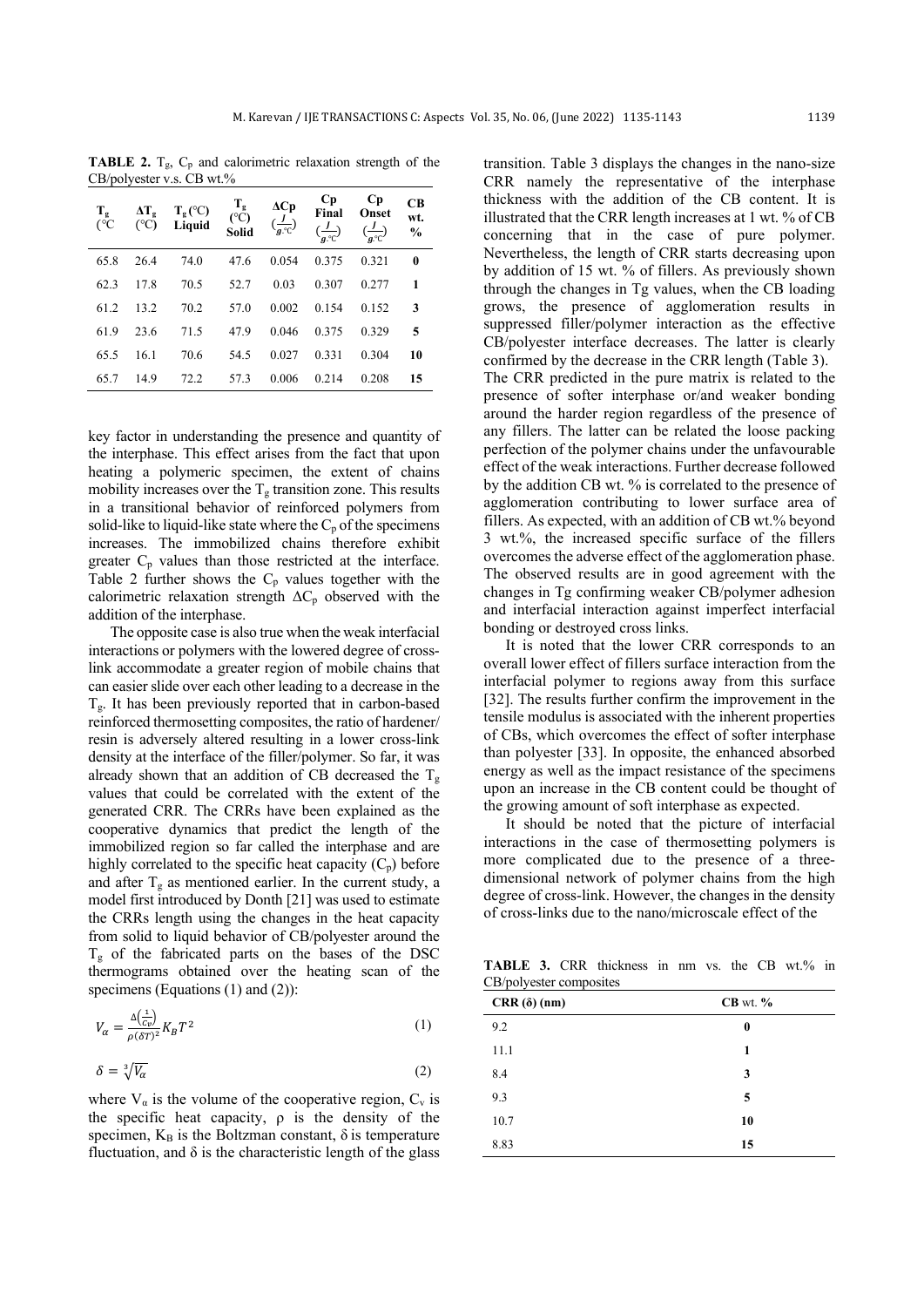interfacial interactions should be taken into account as a key factor altering the cross-links density through the polymer bulk. Another important observation is that the use of thermosetting polymers should fall within the measurement of  $T_g$  where the resolution and sensitivity of the thermal device could capture the changes in the  $C_p$ . Moreover, whilst the presence of harder interphase may result in the decrease in impact resistance and toughness, this may on the opposite side lead to an enhanced tensile response of the specimens. Therefore, when the application of multi-functional composites comes into account, the optimized values of fillers fraction need to be considered when overall improvement in mechanical properties is desired. The interrelation amongst the structure, filler/polymer adhesion and the filler wt. % with the specific emphasis on the role of interfacial interactions is thus an elemental factor governing the overall properties of reinforced micro/nanocomposites.

**3. 4. XRD Microstructural Analysis** The XRD patterns of the CB reinforced composites are represented in Figure 4. The results indicate two main halos associated with the amorphous hill and the crystalline rigid phase. The first peaks appear around  $\sim 20^{\circ}$  and the second peaks are observed  $\sim$  38 $\degree$  to 41 $\degree$  as characteristic peaks of the polyester resin. The results, however, show that with the addition of CB into the polyester resin, the

second peaks disappear at the loading above 10 wt. % reflecting the decrease in the amorphas shoulder as supported with the  $T_g$  values observed at higher loadings of CB. The results further confirm there a slight change in the first characteristic angle associated with the first halo with respect that observed in the case of pure polyester [24, 34].

It is suggested that by the addition of filler into the polyester matrix, a rigid interphase forms around the fillers leading to the composites with greater solid-like behavior. The findings are in good agreement with the CRR and  $T_g$  values where at the higher CB content greater interactions are present at the interfacial surface of CB/polymer. As understood from the results reported, a little increase in 2θ values of the first halo by the addition of filler concerning that in the case of pure polyester indicates lower d-spacing between the galleries of the crystalline phase showing a more compact (denser) structure of the composites according to the Bragg's law [35]. This finding may explain an increase in the elastic modulus of the parts as an underlying synergistic effect as well as the reinforcing function of the CB particles.

Figure 4 further indicates the characteristic peak of CB occurring  $\sim$  29.5 $\degree$  that is in good agreement with that reported elsewhere in the literature. The summary of the XRD structural analysis is reported in Table 4. It is



**Figure 4.** XRD diffraction traces of the CB/polyester composites as a function of the CB wt%

| Composite<br>system | Polvester                                    |                                           |                                             |                                       |                                                |                                     | CB        |                         |                           |
|---------------------|----------------------------------------------|-------------------------------------------|---------------------------------------------|---------------------------------------|------------------------------------------------|-------------------------------------|-----------|-------------------------|---------------------------|
| $CB$ wt. $%$        | $2\theta$ <sup>oa</sup><br><b>First Halo</b> | $2\theta$ <sup>oa</sup><br>Second<br>Halo | $P.I^b(a.u)$<br><b>First peak</b><br>Amorph | $P.I^b(a.u)$<br>Second peak<br>Amorph | $2\theta$ <sup>oa</sup><br><b>Crystal</b> peak | $P.I^b(a.u)$<br><b>Crystal</b> peak | $CIc(\%)$ | $2\theta$ <sup>oa</sup> | P.I <sup>b</sup><br>(a.u) |
| $\overline{0}$      | 20.4                                         | 38.3                                      | 290                                         | 40                                    | 20.5                                           | 493                                 | 59        | ۰                       |                           |
|                     | 21.3                                         | 41.6                                      | 223                                         | 26                                    | 20.6                                           | 395                                 | 61        | 29.4                    | 124                       |
| 10                  | 20.9                                         | 41.0                                      | 32                                          | 32                                    | 21.2                                           | 74                                  | 53        | 29.2                    | 955                       |
| 15                  | 20.9                                         | 39.7                                      | 87                                          | 30                                    | 20.9                                           | 221                                 | 65        | 29.1                    | 680                       |

<sup>a</sup> 2-theta (degree) <sup>b</sup> Peak intensity c Crystalline Index c Crystallite size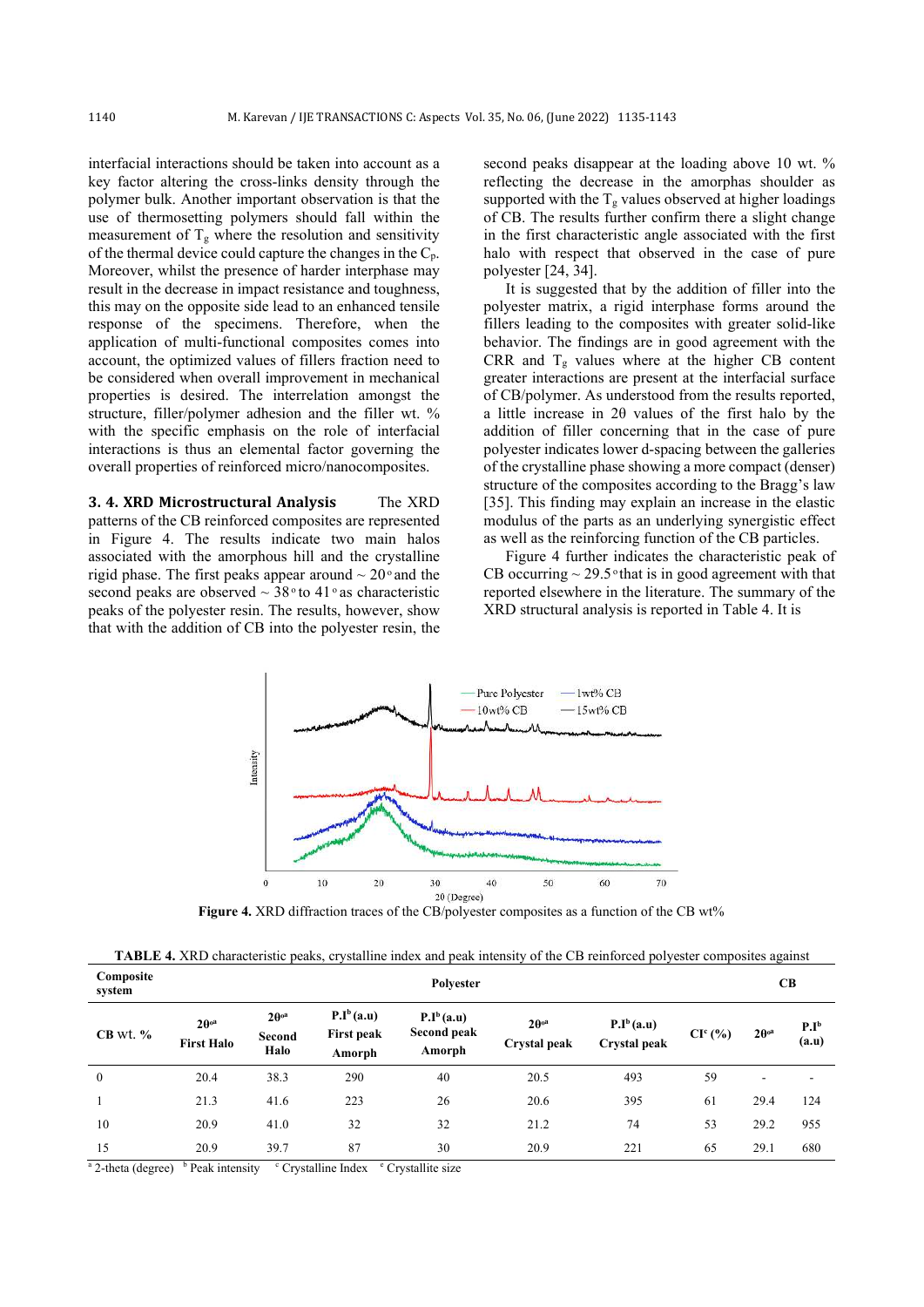shown that when the CB filler is incorporated into the polyester, the peak intensity related to the first halo decreases followed by a second increase confirming the presence of the greater amount of rigid phase (so far linked to the crystalline phase). According to Table 4, it is understood that the peak intensity associated with the presence of CB fillers experience an initial increase compared with the neat polyester followed by the decrease in the peak intensity of CB reinforcement. The results are thought off a better dispersion state of the CB within the polyester matrix at the filler loading of 10 wt. %. The latter supports the increase in the CRR values when the greater surface area of the CB particles contributes to more significant immobilized polymer chains around the fillers due to stronger interfacial interactions. This further confirms the increase in Young's modulus, the absorbed energy quality and the impact resistance of the fabricated part at the filler loadings of 10 wt.%. However, the decrease in the absorbed energy of the specimens at the filler content above wt.% could be correlated with the presence of greater fractions of rigid phase resulting in a more brittle nature of the parts as expected. The crystalline index (CI%) of the composites as proposed by Segal et al. [36] as an empirical approach in the determination of the crystallinity is calculated by Equation 3 and reparented in Table 4.

$$
CI\% = \frac{P.I_{crystal}}{P.I_{crystal} + P.I_{amorph}}\tag{3}
$$

in which P.Iamorph and P.Icrystal are the peak intensities associated with the amorphous and crystalline phases, respectively. An overall increase is observed in the crystallinity of the fabricated composites with the addition of the fillers as explained earlier (Table 4). However, the decrease in the amount of the crystalline phase at the filler loading of 10 wt.% might be ascribed to the presence of the agglomeration phase or decreased degree of crosslinking density. It is noted that the level of interfacial interaction is also correlated to the number of crystalline rigid phases not the number of crystals as the latter acts mainly as the sites immobilizing the polymer chains movement [3, 37].

**3. 4. SEM Microstructural Study of CB/Polyester Composites** Figure 5 represents the SEM images of the fracture surface of pure polyester and composites reinforced with 15 wt.% of CB particles. Figure 5a indicates that there exist complex and greater crack marks on the fractured surface of the 15 wt. % CB reinforced specimen compared to that observed in the case of pure polyester parts. This finding supports the extended number of parallel crack marks when the CB loading increases as previously shown by the decrease in the impact resistance and absorbed energy quality of the composites filled with higher loadings of CB.



**Figure 5.** Representative SEM images of (a) pure polyester and (b) CB/polyester composite fracture surface filled with 15 wt.% of CB

The SEM images further indicates he presence of both the dispersed and agglomerated phase of CB particles that contributes to the observed CCR values as well as the mechanical response of the fabricated composites. However, minimal presence of agglomeration is represented confirming the extended values of the relaxation strength released by the thermal analysis. The SEM results further suggest multiple stress concentration sites leading to the observed river crack traces in the reinforced composites.

Although the fractured surface of the neat polyester exhibits a greater plastic deformation, as displayed by the roughness and undulation marks, which in turn shows the greater capability of the pure specimens in the energy absorption, the inherent properties of carbon-based materials provide the reinforced parts with improved toughness against the undesired local stress concentration zones within the composite bulk [34].

#### **4. CONCLUSIONS**

To better understand the role of filler/polymer interactions and their correlation with mechanical properties including tensile behavior, impact resistance and energy absorption, composites of thermosetting polyester reinforced with 0 to 15 wt. % of CB were fabricated using shear mixing method followed by silicon mold casting of the CB/resin/hardener composites. The results indicated that the extent of interfacial interactions estimated to be  $\sim$ 10 nm highly governs the thermal and mechanical properties of the composites. It was revealed that the weaker strength of interaction as a result of suppressed cross-links leads to lower Tg values and calorimetric ΔCp contributing to a smaller length of nano-size CRR. The improved mechanical properties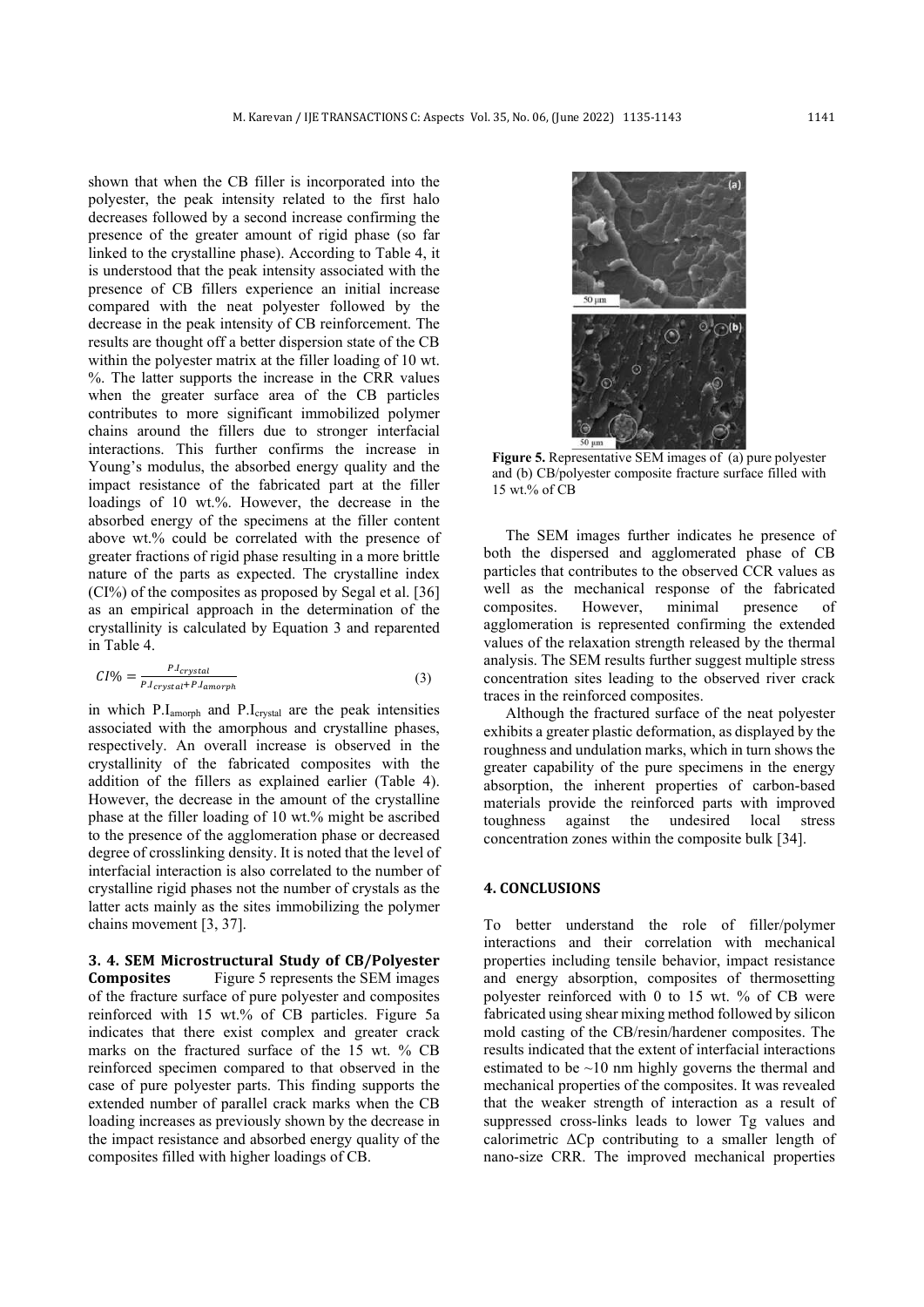including the impact resistance and energy-absorbing behavior were linked to the weaker interfacial bonding and, thus, the presence of softer interphase as the damping phase. The results further suggested the adverse effect of the agglomeration phase on the decrease in the tensile strength and the lower amount of generated interphase at higher fillers ratio up to 10 wt.% of CBs as shown by the changes in the Tg values of the composites.

## **5.REFERENCES**

- 1. Zare, Y. and Rhee, K.Y., "Study on the effects of the interphase region on the network properties in polymer carbon nanotube nanocomposites", *Polymers*, Vol. 12, No. 1, (2020), 182. doi: 10.3390/polym12020404.
- 2. Irzhak, V., "The interphase layer in polymer nanocomposites", *Polymer Science, Series C*, Vol. 62, No. 1, (2020), 51-61. doi: 10.1134/S1811238220010038.
- 3. Karevan, M. and Kalaitzidou, K., "Formation of a complex constrained region at the graphite nanoplatelets-polyamide 12 interface", *Polymer*, Vol. 54, No. 14, (2013), 3691-3698. doi: 10.1016/j.polymer.2013.05.019.
- 4. Saindane, U.V., Soni, S. and Menghani, J.V., "Friction and wear performance of brake pad and optimization of manufacturing parameters using grey relational analysis", *International Journal of Engineering, Transactions C: Aspects*, Vol. 35, No. 3, (2022), 552-559. doi: 10.5829/ije.2022.35.03C.07.
- 5. Tajammul, H.M., Gouda, P.S., Siddhalingeshwar, I. and Kodancha, K.G., "Effect of alcoholic treated mwcnt on tensile behavior of epoxy composite", *International Journal of Engineering, Science and Technology*, Vol. 8, No. 1, (2016), 57-63. doi: 10.4314/ijest.v8i1.5.
- 6. Wan, C. and Chen, B., "Reinforcement and interphase of polymer/graphene oxide nanocomposites", *Journal of Materials Chemistry*, Vol. 22, No. 8, (2012), 3637-3646. doi: 10.1039/C2JM15062J.
- 7. Govorov, A., Wentzel, D., Miller, S., Kanaan, A. and Sevostianov, I., "Electrical conductivity of epoxy-graphene and epoxy-carbon nanofibers composites subjected to compressive loading", *International Journal of Engineering Science*, Vol. 123, (2018), 174-180. doi: 10.1016/j.ijengsci.2017.11.014.
- 8. Faghidian, S.A., Żur, K.K. and Reddy, J.N., "A mixed variational framework for higher-order unified gradient elasticity", *International Journal of Engineering Science*, Vol. 170, (2022), 103603. doi: 10.1016/j.ijengsci.2021.103603.
- 9. Xia, X., Weng, G.J., Hou, D. and Wen, W., "Tailoring the frequency-dependent electrical conductivity and dielectric permittivity of cnt-polymer nanocomposites with nanosized particles", *International Journal of Engineering Science*, Vol. 142, (2019), 1-19. doi.
- 10. Pant, G., "Analysis of properties of polymer nanocomposites on the basis of nature of interphase property variation", *Materials Today: Proceedings*, Vol. 25, (2020), 893-897. doi: 10.1016/j.matpr.2019.12.207.
- 11. Watcharotone, S., Wood, C.D., Friedrich, R., Chen, X., Qiao, R., Putz, K. and Brinson, L.C., "Interfacial and substrate effects on local elastic properties of polymers using coupled experiments and modeling of nanoindentation", *Advanced Engineering Materials*, Vol. 13, No. 5, (2011), 400-404. doi: 10.1002/adem.201000277.
- 12. Gwon, J.G., Lee, S.Y., Doh, G.H. and Kim, J.H., "Characterization of chemically modified wood fibers using ftir

spectroscopy for biocomposites", *Journal of Applied Polymer Science*, Vol. 116, No. 6, (2010), 3212-3219.

- 13. Sun, N., Ji, R., Zhang, F., Song, X., Xie, A., Liu, J., Zhang, M., Niu, L. and Zhang, S., "Structural evolution in poly (acrylic-coacrylamide) ph-responsive hydrogels by low-field nmr", *Materials Today Communications*, Vol. 22, (2020), 100748. doi: 10.1016/j.mtcomm.2019.100748.
- 14. Barber, A.H., Cohen, S.R. and Wagner, H.D., "Measurement of carbon nanotube–polymer interfacial strength", *Applied Physics Letters*, Vol. 82, No. 23, (2003), 4140-4142.
- 15. Sheikh, K. and Shahrajabian, H., "Experimental study on mechanical, thermal and antibacterial properties of hybrid nanocomposites of PLA/CNF/AG", *International Journal of Engineering, Transactions B: Applications*, Vol. 34, No. 2, (2021), 500-507. doi: 10.5829/ije.2021.34.02b.23.
- 16. Yudhanto, F., Jamasri, J., Rochardjo, H. and Kusumaatmaja, A., "Experimental study of polyvinyl alcohol nanocomposite film reinforced by cellulose nanofibers from agave cantala", *International Journal of Engineering, Transactions A: Basics*, Vol. 34, No. 4, (2021), 987-998. doi: 0.5829/ije.2021.34.04a.25.
- 17. Saindane, U.V., Soni, S. and Menghani, J.V., "Dry sliding behavior of carbon-based brake pad materials", *International Journal of Engineering, Transactions B: Applications*, Vol. 34, No. 11, (2021), 2517-2524. doi: 10.5829/ije.2021.34.11b.14.
- 18. Jesthi, D., Nayak, A., Routara, B. and Nayak, R., "Evaluation of mechanical and tribological properties of glass/carbon fiber reinforced polymer hybrid composite", *International Journal of Engineering*, Vol. 31, No. 7, (2018), 1088-1094. doi: 10.5829/ije.2018.31.07a.12.
- 19. Bagheri, R., Peason, R. and Marouf, B., "Modeling of stiffening and strengthening in nano-layered silicate/epoxy (research note)", *International Journal of Engineering, Transactions A: Basics*, Vol. 30, No. 1, (2017), 93-100. doi: 10.5829/idosi.ije.2017.30.01a.12
- 20. Saindane, U.V., Soni, S. and Menghani, J.V., "Recent research status on synthesis and characterization of natural fibers reinforced polymer composites and modern friction materials–an overview", *Materials Today: Proceedings*, Vol. 26, (2020), 1616-1620. doi: 10.1016/j.matpr.2020.02.334.
- 21. Donth, E., "Characteristic length of the glass transition", *Journal of Polymer Science Part B: Polymer Physics*, Vol. 34, No. 17, (1996), 2881-2892. doi: 10.1002/(SICI)1099- $(1996)$ , 2881-2892. doi:  $10.1002/(SICI)1099$ -0488(199612)34:17<2881::AID-POLB3>3.0.CO;2-U.
- 22. Zhang, W., Emamy, H., Vargas-Lara, F., Betancourt, B.A.P., Meng, D., Starr, F.W. and Douglas, J.F., The interfacial layers around nanoparticle and its impact on structural relaxation and glass transition in model polymer nanocomposites, in Theory and modeling of polymer nanocomposites. 2021, Springer.101-131. doi: 10.1007/978-3-030-60443-1\_5.
- 23. Kim, B., Choi, J., Yang, S., Yu, S. and Cho, M., "Influence of crosslink density on the interfacial characteristics of epoxy nanocomposites", *Polymer*, Vol. 60, (2015), 186-197. doi: 10.1016/j.polymer.2015.01.043.
- 24. Alam, M., Islam, M., Mina, M. and Gafur, M., "Structural, mechanical, thermal, and electrical properties of carbon black reinforced polyester resin composites", *Journal of Applied Polymer Science*, Vol. 131, No. 13, (2014).
- 25. Dong, J., Jia, C., Wang, M., Fang, X., Wei, H., Xie, H., Zhang, T., He, J., Jiang, Z. and Huang, Y., "Improved mechanical properties of carbon fiber-reinforced epoxy composites by growing carbon black on carbon fiber surface", *Composites Science and Technology*, Vol. 149, (2017), 75-80.
- 26. Chandrasekaran, S., Sato, N., Tölle, F., Mülhaupt, R., Fiedler, B. and Schulte, K., "Fracture toughness and failure mechanism of graphene based epoxy composites", *Composites Science and*